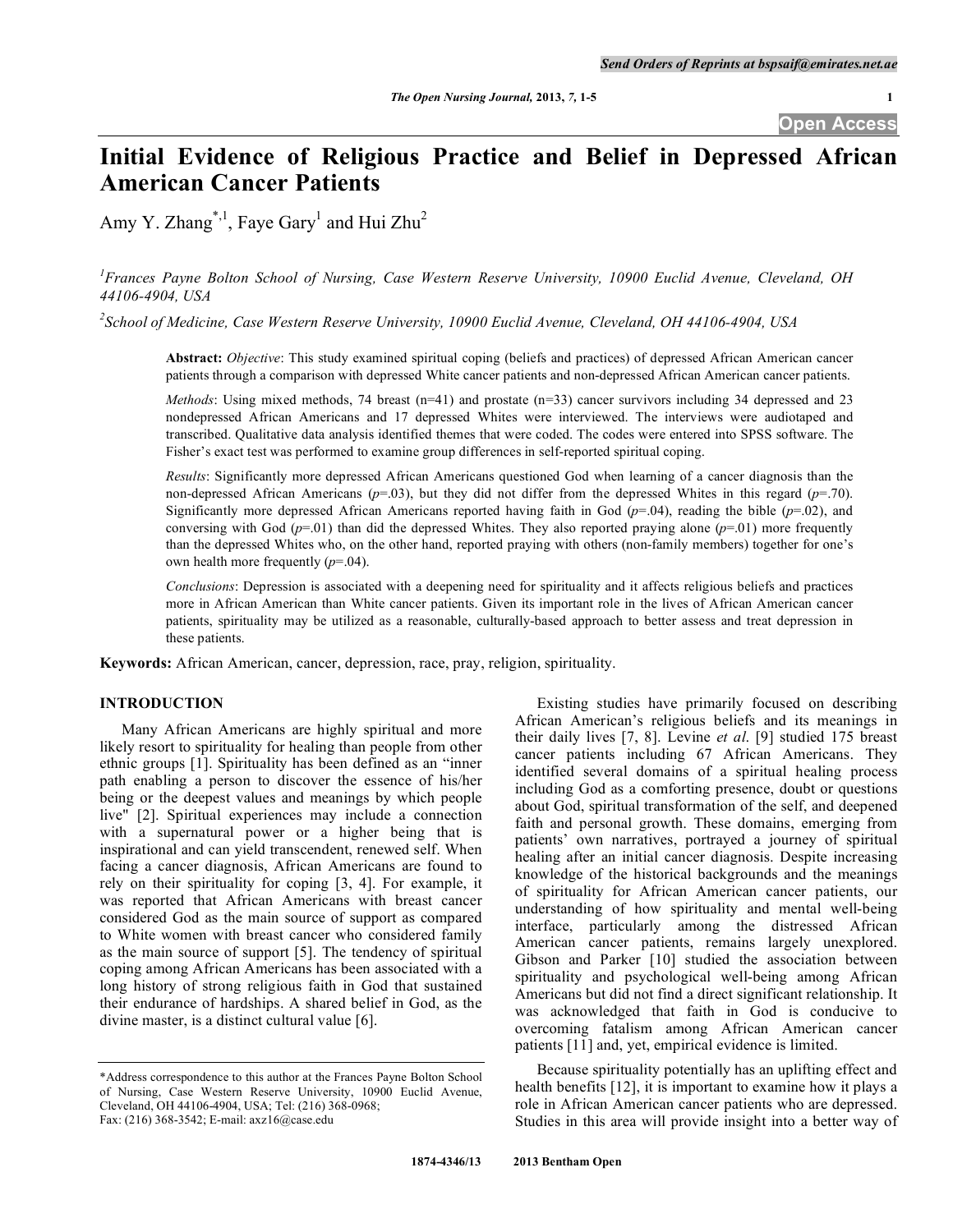assisting African Americans with coping and healing. They are important particularly because African American cancer patients have higher mortality rates than their White counterparts [13]. Thus, in this study, we present some preliminary findings concerning African American cancer survivors who suffered from depression. We compared these patients with non-depressed African American and depressed White cancer patients on their recall of spiritual experiences to shed light on the issue of spiritual coping.

### **MATERIALS AND METHODOLOGY**

 The study used the mixed methods design to add breadth or depth to data analysis and findings by collecting qualitative and quantitative data. In this report, we applied the sequential mixed analysis, specifically, the sequential quantitative-qualitative analysis, to use quantitative findings to classify subjects into groups and then apply qualitative analysis to determine why the groups are different [14]. We then converted qualitative codes that resulted from the qualitative analysis to a quantitative form for data analysis.

 This study was carried out in Cleveland, Ohio between 2006 and 2008. It was approved by the hospital Institutional Review Board (IRB) and monitored by a data and safety monitoring committee.

 The hospital tumor registry was used to identify potentially eligible patients. Subject eligibility included a diagnosis of early-stage breast or prostate cancer (stages I-III) within the past three years and the completion of all cancer treatments for at least six months prior to the beginning of this research. Individuals with documented psychotic disorders were excluded. Patients with an existing diagnosis of depression or who had been prescribed antidepressant medications were eligible to participate in the study. With physicians' permission, an introductory letter from the principal investigator along with the IRB-approved consent form and the Center for Epidemiologic Studies-Depression Scale (CES-D) were mailed to the identified cancer patients. Trained research staff telephoned the patients to introduce the study and conduct an initial screening. The CES-D was used during the telephone screening to assess the patient's depression status. Demographic and medical treatment variables were collected at this time and verified with medical records. Eligible and consenting patients were recruited consecutively, yielding 75 subjects that consisted of 57 African Americans and 18 Whites.

 The recruited study participants were interviewed in person at their homes or at other private safe locations. Three interviewers (two African Americans and one White) conducted the interview individually; each completed a 4 hour training session in advance. The interviewers had a license in psychiatric nursing or social work and decadeslong clinical experience with individuals with mental illnesses. The literature indicates that ethnic match between the patient and the therapist enhances subject retention and utilization of services, possibly due to rapport [15]. Hence the interviewers were matched with study participants on racial/ethnic status to ensure cultural sensitivity during the interview and data collection process.

 Written consent was obtained at the beginning of each interview. Thereafter, study participants were administered the Hamilton Rating Scale for Depression (HRSD) and Beck Depression Inventory-II (BDI-II) for evaluating the depression status. The interviewer's observational rating (not depressed, mildly depressed, moderately depressed or severely depressed) was also recorded. The interviewers then conducted an open-ended interview using an interview guide that included these questions: "Looking back at what you have been through since cancer diagnosis, have there been times and events at which you felt depressed? Can we talk about your experiences with these depressing times and events?" The interviewers probed subjects with further questions: "do you pray when you are feeling depressed?" "Can you talk about how you talk with God about your situation?" Participants' responses to this portion of the interview were analyzed and reported in this study. Interviews were audiotaped. Study investigators (authors) listened to 40% of the taped interviews to safeguard against interview deviation. Subjects received a \$30 honorarium for completing the interviews.

 To ensure cultural awareness, an experienced African American transcriptionist transcribed all audiotapes. Two experienced coders (one White, one African American) developed a codebook based on five initial transcripts and then coded each transcript independently using Atlas.ti 5.2 software [16]. The researchers met biweekly to discuss emerging codes and to check coding consistency. The two sets of codes were merged into a single coding file to allow for exhaustive groupings of transcripts by themes. The principal investigator and an independent coder read the transcripts in each code, checked coding against original transcripts and finalized the codes. The codes were converted to an SPSS (IBM SPSS Statistics Version 20) database as a nominal variable, with "1" indicating the presence and "0" indicating the absence of a code in each transcript. The Fisher's exact test was performed to compare the depressed African American group with the other two study groups (the nondepressed African American and the depressed White cancer patients) on the frequency (occurrence) of each code, in order to identify group differences by race and depression status.

## **RESULTS**

 Demographics of the study sample are presented in Table **1**. Subjects that exceeded a cutoff score on both of the Center for Epidemiological Studies Depression Scale (CES- $D \ge 16$ ) and another scale (the Hamilton Rating Scale for Depression  $\geq$  8, the Beck Depression Inventory-II  $\geq$  14, or an observer's rating) were identified as "depressed" to ensure accuracy of the depression assessment. This process resulted in 34 depressed and 23 non-depressed African American and 17 depressed White cancer patients in the study.

 As Table **1** shows, the nondepressed African American group was older than the other two groups with a mean age of 67 (s.d. =10,  $p \leq .05$ ). The three groups did not differ significantly in terms of gender, marital status, education, employment, income, and the type of treatment (surgery, radiation, and chemotherapy), despite the presence of some cross-group variations. There was not a significant difference between the depressed African American and depressed White groups on the severity level of depression with regard to any of the depression measures employed in this study.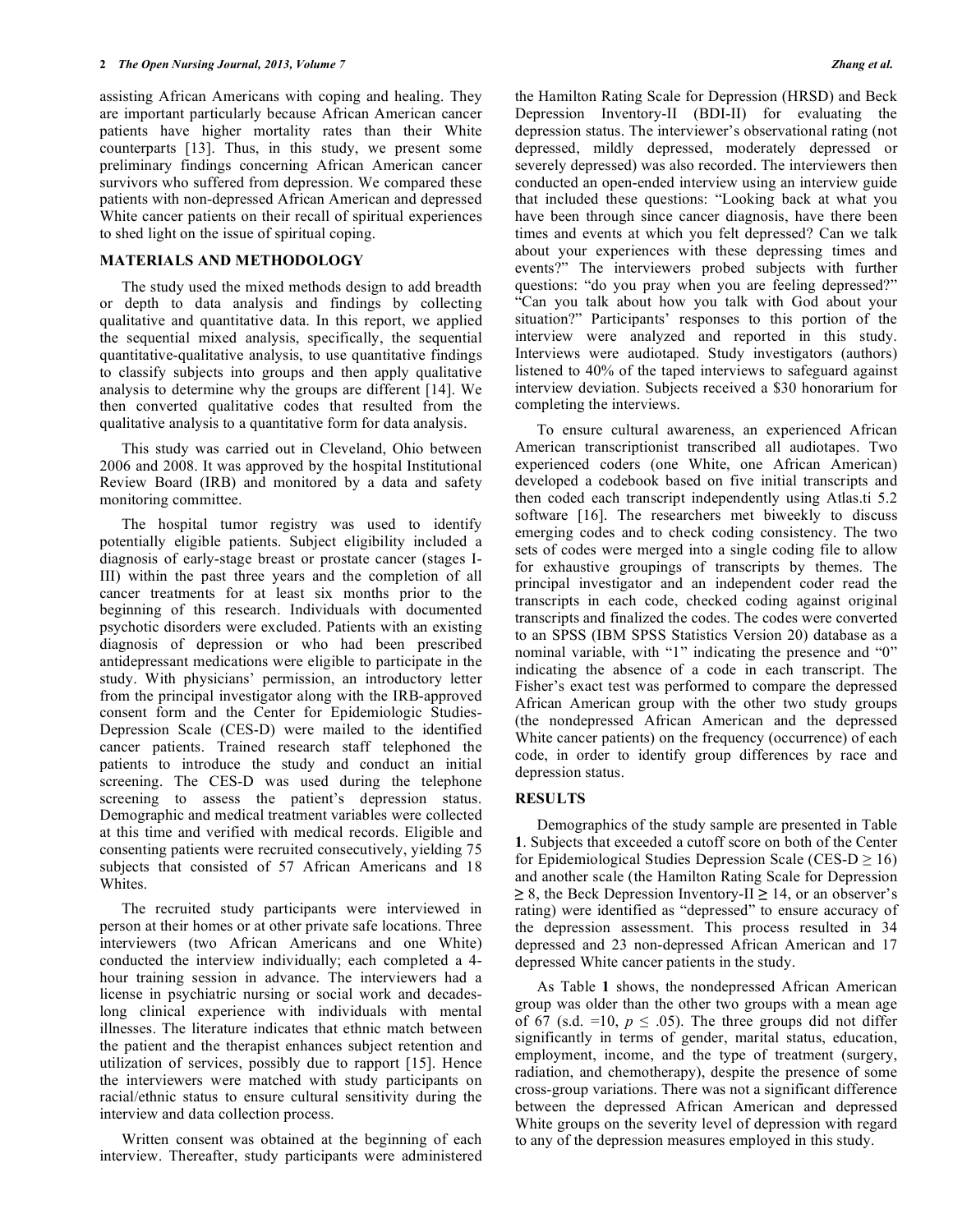## **Table 1. Sample Demographics**

| Variable                                     | <b>Not Depressed African American</b> |                | <b>Depressed African American</b> |            | <b>Depressed White</b> |                  |  |  |
|----------------------------------------------|---------------------------------------|----------------|-----------------------------------|------------|------------------------|------------------|--|--|
|                                              | N/Mean                                | $\%$ /s.d      | N/Mean                            | $\%$ /s.d. | N/Mean                 | $\%$ /s.d.       |  |  |
| Age                                          | 67                                    | $10\,$         | 60                                | 9          | 58                     | 10               |  |  |
| Gender                                       |                                       |                |                                   |            |                        |                  |  |  |
| Male                                         | 12                                    | 52%            | 16                                | 47%        | $\sqrt{5}$             | 29%              |  |  |
| Female                                       | 11                                    | 48%            | 18                                | 53%        | 12                     | 71%              |  |  |
| <b>Marital status</b>                        |                                       |                |                                   |            |                        |                  |  |  |
| Married                                      | 12                                    | 52%            | 10                                | 29%        | 10                     | 59%              |  |  |
| Single                                       | $\overline{4}$                        | 17             | 10                                | 29         | 3                      | 18               |  |  |
| Other (divorced etc.)                        | $7\phantom{.0}$                       | 30             | 14                                | 41         | $\overline{4}$         | 24               |  |  |
| <b>Education</b>                             |                                       |                |                                   |            |                        |                  |  |  |
| ≤High school                                 | $\boldsymbol{7}$                      | 30%            | 12                                | 36%        | $\mathfrak z$          | 18%              |  |  |
| Some college                                 | 12                                    | 52             | 17                                | 52         | 6                      | 35               |  |  |
| $\geq$ College                               | $\overline{4}$                        | 17             | $\overline{4}$                    | 12         | 8                      | 47               |  |  |
| Employment                                   |                                       |                |                                   |            |                        |                  |  |  |
| Full time                                    | 6                                     | 26%            | $\,8\,$                           | 25%        | 9                      | 53%              |  |  |
| Half time                                    | $\sqrt{2}$                            | 9              | $\overline{4}$                    | 13         | $\overline{c}$         | 12               |  |  |
| Unemployed                                   | 15                                    | 65             | 20                                | 63         | 6                      | 35               |  |  |
| <b>Income (Optional)</b>                     |                                       |                |                                   |            |                        |                  |  |  |
| <\$15000 (household)                         | $\overline{7}$                        | 30%            | 10                                | 29%        | $\mathbf{1}$           | 6%               |  |  |
| $<$ \$25000                                  | $\overline{4}$                        | 17             | $\overline{4}$                    | 12         | $\boldsymbol{0}$       | $\boldsymbol{0}$ |  |  |
| $<$ \$50,000                                 | 5                                     | 22             | 6                                 | 18         | $\overline{4}$         | 24               |  |  |
| $\geq$ \$50,000                              | 6                                     | 26             | 3                                 | 9          | $\boldsymbol{7}$       | 41               |  |  |
| Unknown                                      | $\mathbf{1}$                          | $\overline{4}$ | 11                                | 32         | 5                      | 29               |  |  |
| <b>Had Surgery</b>                           | 16                                    | 70%            | 19                                | 56%        | 14                     | 82%              |  |  |
| <b>Had Radiation</b>                         | 11                                    | $48\%$         | 24                                | $71\%$     | 12                     | 71%              |  |  |
| <b>Had Chemotherapy</b>                      | 6                                     | 26%            | 11                                | 32%        | $\tau$                 | 41%              |  |  |
| <b>Level of Depression (Observer Rating)</b> |                                       |                |                                   |            |                        |                  |  |  |
| Mild to moderate                             |                                       |                | 13                                | 38%        | 9                      | 53%              |  |  |
| Severe                                       |                                       |                | 21                                | 62         | 8                      | 47               |  |  |

 The qualitative data analysis revealed 14 themes that emerged from subject interview narratives and clustered into four main areas as shown on Table **2**: religious belief (e.g., believing in God's plan and healing power); religious practice since a cancer diagnosis (e.g., prayer, going to church); religious background (e.g., religious upbringings); and appraisal of faith (e.g., how faith helped recovery). Significant group differences were observed in the areas of religious beliefs and practices. When discussing religious beliefs, significantly more depressed African Americans reported having faith in God than the depressed Whites (*p*=.04), but there was not a significant difference between the depressed and nondepressed African Americans. Further, significantly more depressed than non-depressed African Americans asked God "why me?" at learning the cancer diagnosis (*p*=.03) without significantly differing from the

depressed Whites. When discussing religious practice, more depressed African Americans reported having talked to God  $(p \le 01)$ , read the bible  $(p=02)$ , and prayed to God alone  $(p \le 01)$  than the depressed Whites, whereas more depressed Whites reported having prayed for oneself with other nonfamily members such as pastor, hospital staff (*p*=.04). No significant group differences were observed in the themes of belief in God's plan and healing power, attending churches, religious background and self-appraisal of faith.

## **DISCUSSION**

 Three main findings from this study shed light on a relationship between depression and spirituality in African American cancer patients. First, at the time of learning a cancer diagnosis, depressed African Americans questioned God "Why me?" and they were not significantly different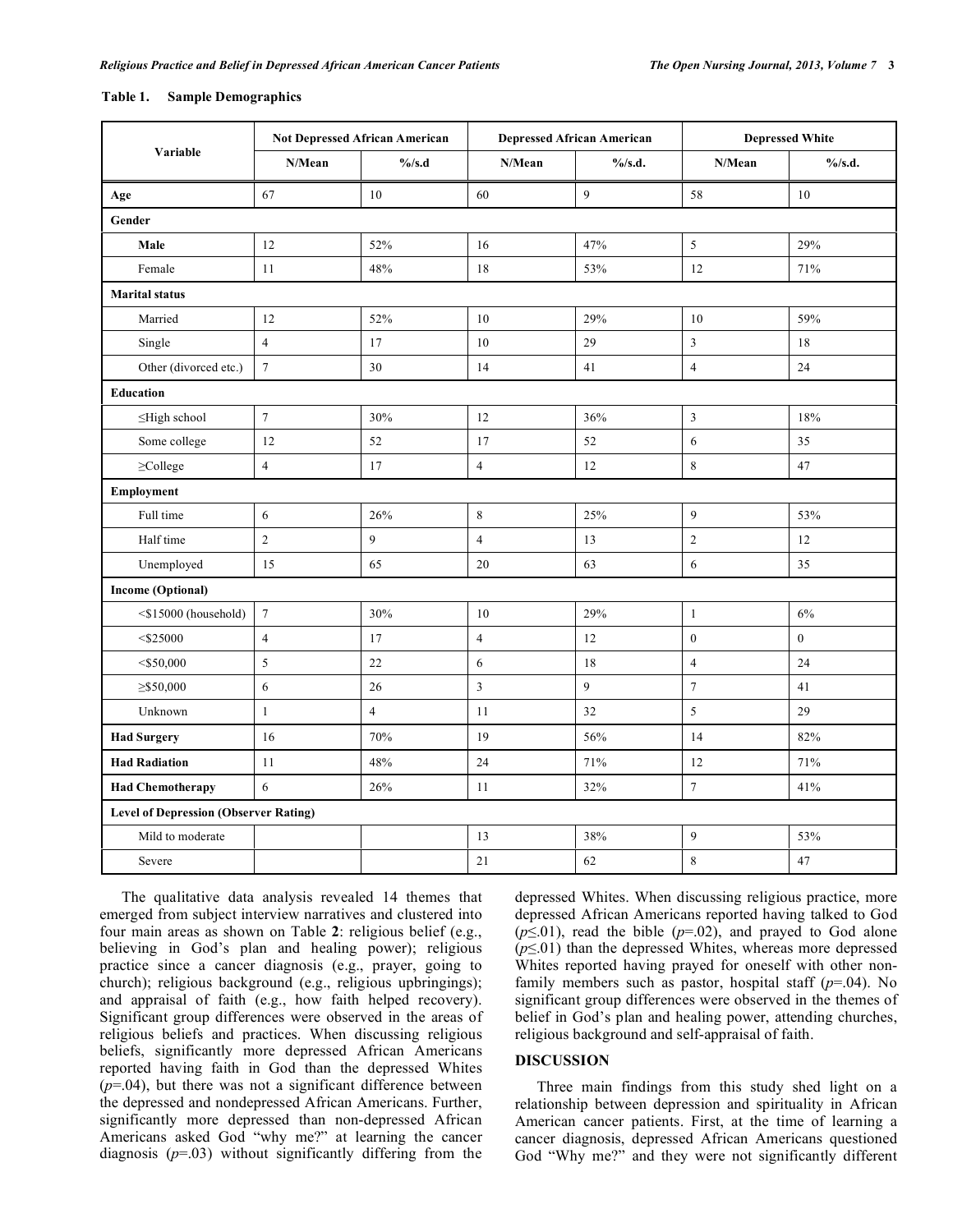**Table 2. Thematic Difference by Race and Depression** 

| <b>Themes</b>                     | <b>Depressed African Americans</b> | <b>Non-Depressed African Americans</b> |            | <b>Depressed Whites</b> |            |  |  |  |
|-----------------------------------|------------------------------------|----------------------------------------|------------|-------------------------|------------|--|--|--|
|                                   | % $(N)$                            | % $(N)$                                | $p$ -Value | % $(N)$                 | $p$ -Value |  |  |  |
| <b>Religious Belief</b>           |                                    |                                        |            |                         |            |  |  |  |
| Having a faith in God             | $62\% (21)$                        | $74\%$ (17)                            | 0.40       | $30\% (5)$              | 0.04       |  |  |  |
| Believed in God's healing power   | $18\%$ (6)                         | $13\%$ (3)                             | 0.73       | $\Omega$                | 0.16       |  |  |  |
| Believed in God's purposeful plan | $12\%$ (4)                         | $26\%$ (6)                             | 0.29       | $18\%$ (3)              | 0.67       |  |  |  |
| Asked God "why me?"               | $21\%$ (7)                         | $\Omega$                               | 0.03       | $12\% (2)$              | 0.70       |  |  |  |
| <b>Religious Practice</b>         |                                    |                                        |            |                         |            |  |  |  |
| Prayed by self                    | $41\%$ (14)                        | 17% (4)                                | 0.08       | $6\%$ (1)               | 0.01       |  |  |  |
| Prayed with others for oneself    | $3\%$ (1)                          | $\mathbf{0}$                           | 1.00       | $24\%$ (4)              | 0.04       |  |  |  |
| Talked to (conversed with) God    | $32\%$ (11)                        | $30\% (7)$                             | 1.00       | $\mathbf{0}$            | 0.01       |  |  |  |
| Read bibles                       | $29\%$ (10)                        | $22\%$ (5)                             | 0.56       | $\mathbf{0}$            | 0.02       |  |  |  |
| Attend church regularly           | $29\%$ (10)                        | $30\% (7)$                             | 1.00       | $24\%$ (4)              | 0.75       |  |  |  |
| <b>Religious Background</b>       |                                    |                                        |            |                         |            |  |  |  |
| Grow up with strong faith         | $15\%$ (5)                         | $26\%$ (6)                             | 0.32       | $6\%$ (1)               | 0.65       |  |  |  |
| Spiritual but nonreligious        | $6\%$ (2)                          | $13\%$ (3)                             | 0.38       | $12\% (2)$              | 0.59       |  |  |  |
| <b>Appraisal of Faith</b>         |                                    |                                        |            |                         |            |  |  |  |
| Faith helped get through cancer   | $32\%$ (11)                        | $57\%$ (13)                            | 0.10       | $29\%$ (5)              | 1.00       |  |  |  |
| Cancer strengthened faith in God  | $3\%$ (1)                          | $13\%$ (3)                             | 0.29       | $\mathbf{0}$            | 1.00       |  |  |  |

from the depressed Whites in this regard (*p*=0.7), but the non-depressed African Americans did not report this experience  $(p=03)$ . Secondly, as cancer treatment continued, significantly more depressed African Americans read the Bible  $(p=0.02)$  and talked to God  $(p=0.01)$  than did the depressed Whites. Finally, more depressed African Americans prayed alone  $(p \le 01)$ , while more depressed Whites prayed with other people (non-family members)  $(p=0.04)$ .

 The initial upset at getting a diagnosis of cancer and questioning God indicate an elevated emotional response to cancer as a life-threatening event. The experience of learning a cancer diagnosis appears to reshape a spiritual relationship with God in the depressed African American cancer patients and may explain the higher frequency of praying, conversing with God and reading the Bible among this group of patients. The fact that twice the number of depressed African Americans as depressed Whites reported having faith in God (*p*=.04) supports this inference. Consistent with the literature [3, 4], the findings show that depressed African Americans are more reliant on God and their spirituality in the face of cancer.

 The findings also suggest that perhaps questioning God and increasingly frequent praying or other religious activities (reading the Bible, talking to God) are not only a natural response to acute stress, but also a sign of mental stress as antecedents to depression. Therefore, it would be helpful to monitor prayer and identify a higher level of prayer that may indicate heightened stress and potential depression. This approach would be somewhat novel, and could help researchers and clinicians to unravel the intricacies in these

two overlapping phenomena—spirituality and depression among African Americans.

 There are several possible explanations regarding the differences between depressed African Americans and depressed Whites in their ways of praying. African Americans may view their relationship with God to be more private and confidential. In addition, many African Americans consider their conversations with God highly personal and free of any misunderstandings from professionals or family members. The opportunity of praying with someone else could be limited for African Americans. For example, fewer depressed African Americans than depressed Whites were married (29% *vs* 59%). Living alone may affect a person's willingness to open up to other people that are not part of the family. However, the non-depressed African Americans were not different from the depressed Whites in marital status (52% *vs* 59%) and, yet, they did not report praying with others. These findings, together, suggest that the relationship between praying and living condition (i.e., living alone) requires further investigation.

 Further, stigma of cancer exists in the African American community. It was previously reported that 70% African American women were somewhat reluctant to discuss cancer with others [17] and social stigmas were high in these women [6]. Concerns about sharing diagnostic information and its potential impact on social relationship may prohibit African American cancer patients from sharing a prayer with others at a time when they need support and are experiencing symptoms of depression [18]. This hypothesis, although it requires further evidential support, alerts us to be mindful of the inclusion of African Americans in social activities such